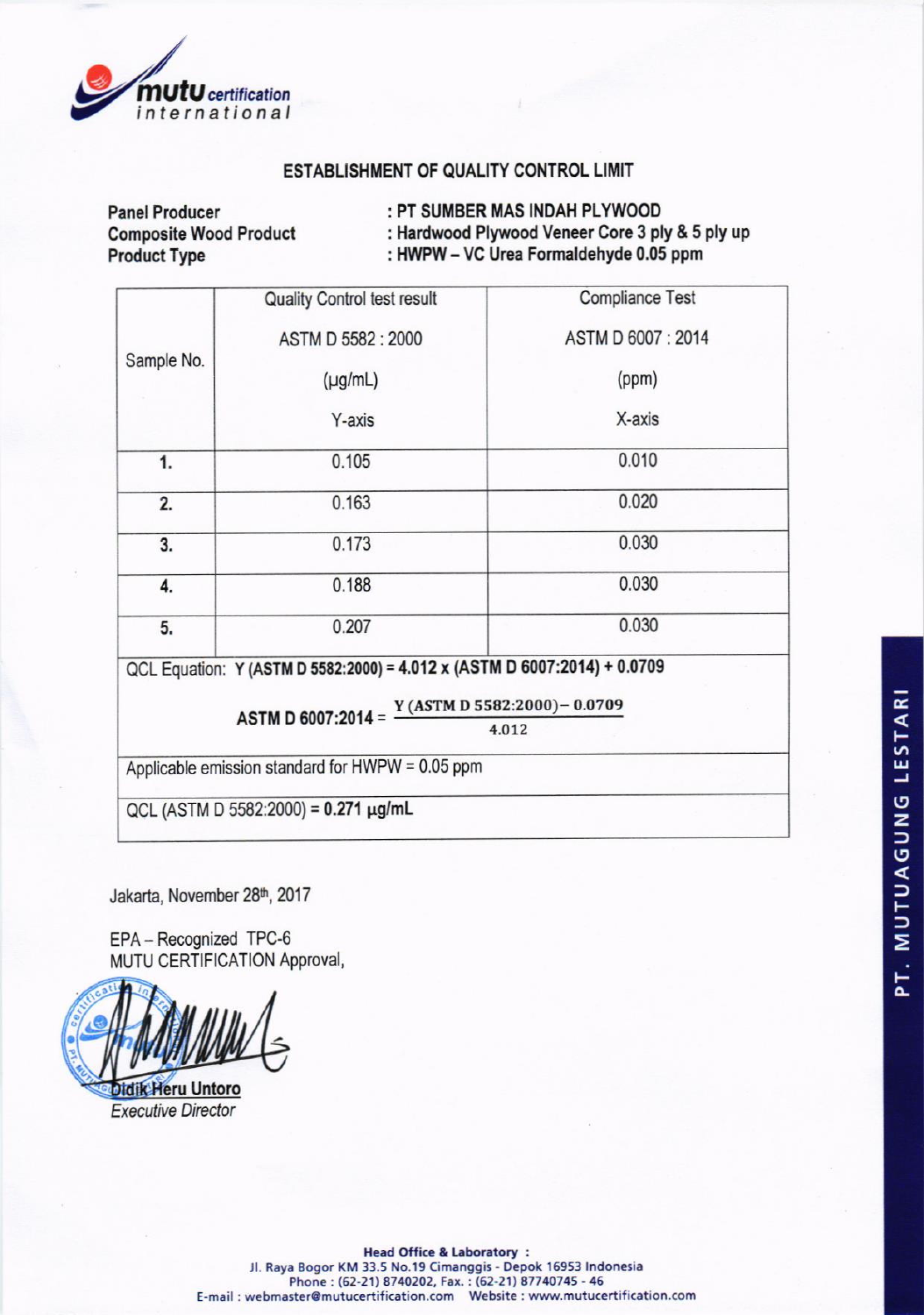

### **ESTABLISHMENT OF CORRELATION**

**Panel Producer Composite Wood Product Product Type** 

: PT SUMBER MAS INDAH PLYWOOD

: Hardwood Plywood Veneer Core 3 ply & 5 ply up : HWPW - VC Urea Formaldehyde 0.05 ppm

| <b>Correlation Test Result for Urea Glue Type</b> |                                                   |                                             |                                                    |
|---------------------------------------------------|---------------------------------------------------|---------------------------------------------|----------------------------------------------------|
| Sample No.                                        | Quality Control test result<br>ASTM D 5582 : 2000 | <b>Compliance Test</b><br>ASTM D 6007: 2014 | <b>Correlated to Small</b><br><b>Chamber Value</b> |
|                                                   | $(\mu g/mL)$                                      | (ppm)                                       | (ppm)                                              |
| 1                                                 | 0.105                                             | 0.010                                       | 0.492                                              |
| $\overline{2}$                                    | 0.163                                             | 0.020                                       | 0.726                                              |
| 3                                                 | 0.173                                             | 0.030                                       | 0.765                                              |
| $\overline{4}$                                    | 0.188                                             | 0.030                                       | 0.824                                              |
| 5                                                 | 0.207                                             | 0.030                                       | 0.901                                              |

Quality Control test Method: Desiccators Method (ASTM D 5582: 2000)

Linier Regression Equation: Y (ASTM D 5582:2000) = 4.012 x (ASTM D 6007:2014) + 0.0709

ASTM D 6007:2014 =  $\frac{Y (ASTM D 5582:2000) - 0.0709}{Y (ASTM D 5582:2000) - 0.0709}$ 

4.012

Correlation Value: 0.931

Correlation Value Standard: 0.878

Jakarta, November 28th, 2017

EPA - Recognized TPC-6 MUTU CERTIFICATION Approval,

Untoro Heru

**Executive Director**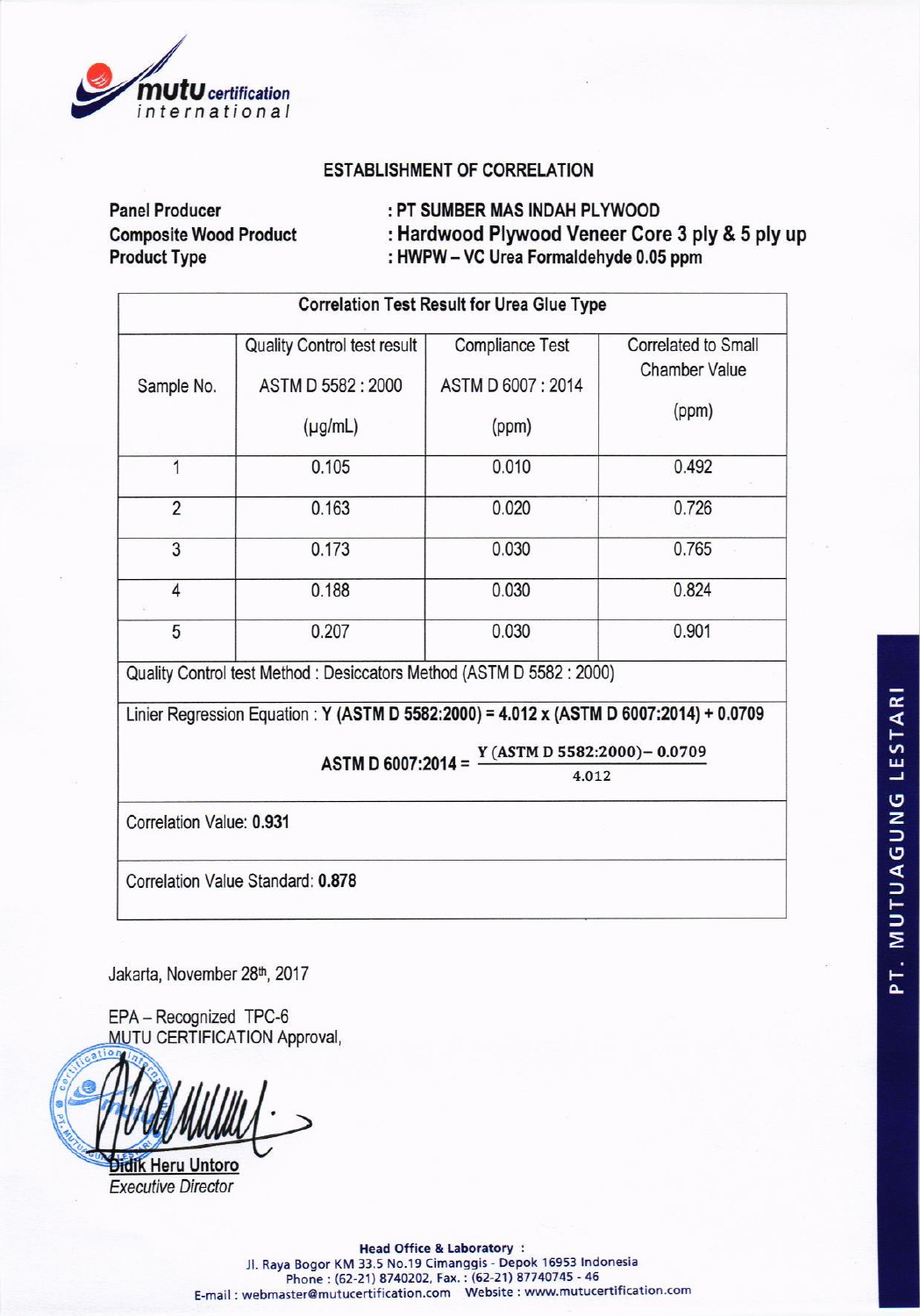

# **SECONDARY METHOD COMPLIANCE TEST**

| <b>Panel Producer</b>         | : PT SUMBER MAS INDAH PLYWOOD      |
|-------------------------------|------------------------------------|
| <b>Composite Wood Product</b> | : Hardwood Plywood (Veneer Core)   |
| <b>Product Type</b>           | : Urea Formaldehyde Resin 0.05 ppm |

| <b>Qualifying Test Results 3 Ply</b> |                  |  |
|--------------------------------------|------------------|--|
| <b>Test Method</b>                   | ASTM D 6007 - 14 |  |
| Compliance Test Result (ppm)         | 0.03             |  |

| <b>Panel Producer</b>         | : PT SUMBER MAS INDAH PLYWOOD      |
|-------------------------------|------------------------------------|
| <b>Composite Wood Product</b> | : Hardwood Plywood (Veneer Core)   |
| <b>Product Type</b>           | : Urea Formaldehyde Resin 0.05 ppm |

| <b>Qualifying Test Results 5 Ply</b> |                  |  |
|--------------------------------------|------------------|--|
| <b>Test Method</b>                   | ASTM D 6007 - 14 |  |
| Compliance Test Result (ppm)         | 0.01             |  |

Jakarta, November 28th, 2017

EPA-Recognized TPC-6 **MUTU CERTIFICATION Approval,** 



**Didik Heru Untoro Executive Director** 

11. Raya Bogor KM 33.5 No.19 Cimanggis - Depok 16953 Indonesia<br>Phone : (62-21) 8740202, Fax. : (62-21) 87740745 - 46<br>E-mail : webmaster@mutucertification.com Website : www.mutucertification.com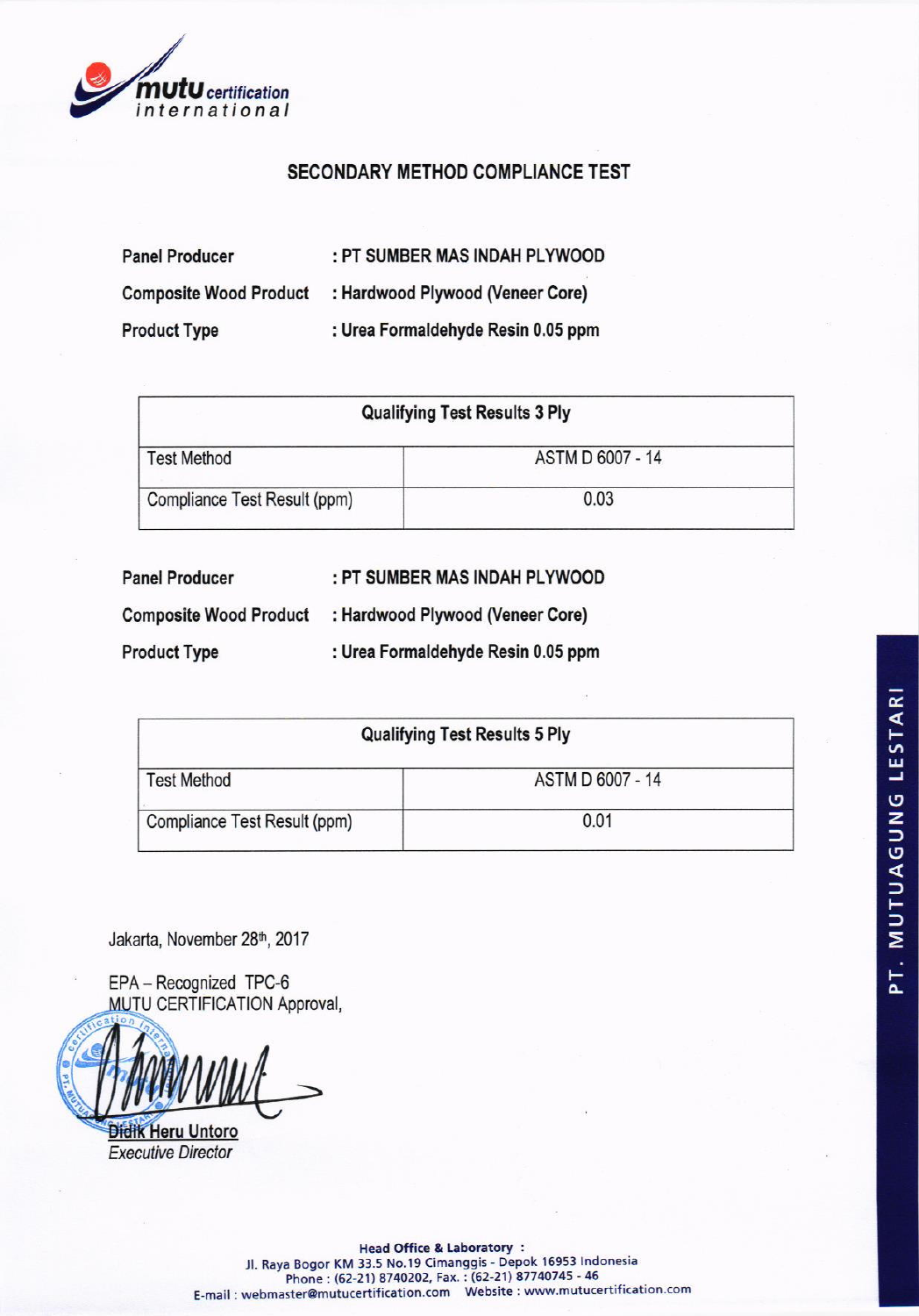

## ESTABLISHMENT OF QUALITY CONTROL LIMIT

Panel Producer Composite Wood Product Product Type

: PT SUMBER MAS INDAH PLYWOOD : Hardwood Plywood Veneer Core 3 ply & 5 ply up : HWPW-VC Phenol Fomaldehyde 0.05 ppm

Sample No. Quality Control test result ASTMD5582:2000  $(\mu g/mL)$ Y-axis Compliance Test ASTMD6007:2014 (ppm) X-axis <sup>1</sup> 0.'144 0.020 2. 0.020 **0.159** 0.159 3. 0.163 0.020 4. 0.173 0.020 5. 0.212 0.030 QCL Equation: Y (ASTM D 5582:2000) = 5.20 x (ASTM D 6007:2014) + 0.0558

> ASTM D 6007:2014 = Y (ASTM D 5Sa2:2O0O)- 0.0SSa

5.20

Applicable emission standard for HWPW = 0.05 ppm

QCL (ASTM D 5582:2000) =  $0.315$  (µg/mL)

Jakarta, November 28<sup>th</sup>, 2017

EPA - Recognized TPC-6 MUTU CERTIFICATION Approval,

**Didik Heru Untoro** 

**Executive Director** 

Head Office & Laboratory : Jl. Raya Bogor KM 33.5 No.19 Cimanggis - Depok 16953 Indonesia Phone : (62-21) 8740202, Fax. : (62-21) 87740745 - 46 E-mail:webmaster@mutucertification.com Website:www.mutucertification.cor o-